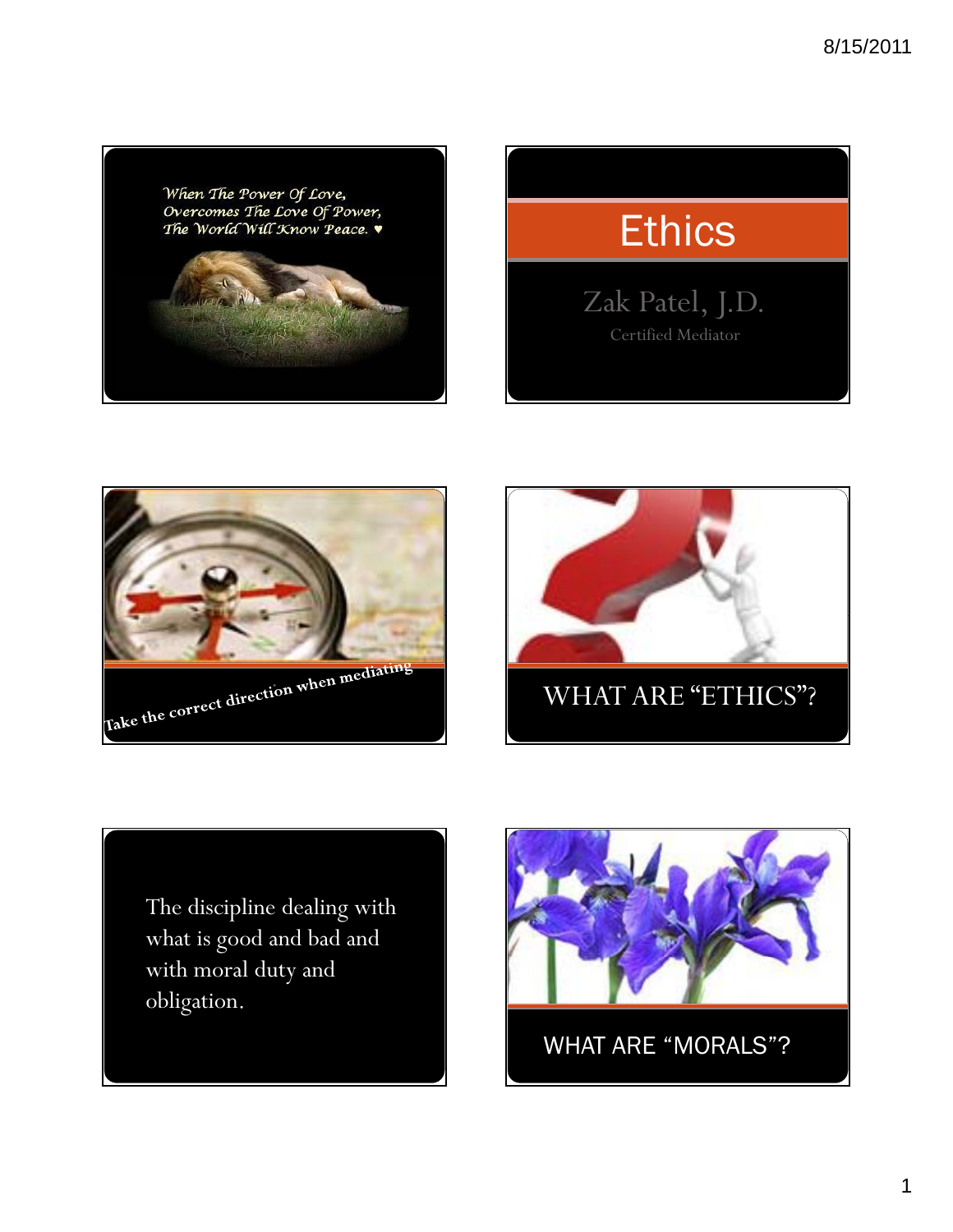of or relating to principles of right and wrong in behavior

*Morality* refers to personal or cultural values, codes of conduct, or social mores that distinguish between right and wrong in the **human** society.

Describing morality in this way is not making a claim about what is objectively right or wrong, but only referring to what is considered right or wrong by people.

# ETHICS V. MORALS

Ethics are an agreed set of morals for a particular group to follow. Essentially, ethics are the law of the particular land.



M**orals** Means: Guided by or in accordance with one*'*s sense of right and wrong



# Examples

Inquiring about found money. Telling a cashier that you were not charged for

a particular item you sought to purchase.

Assisted suicide.

Premarital sex.

Whistle-blowing.

Assisting someone in need.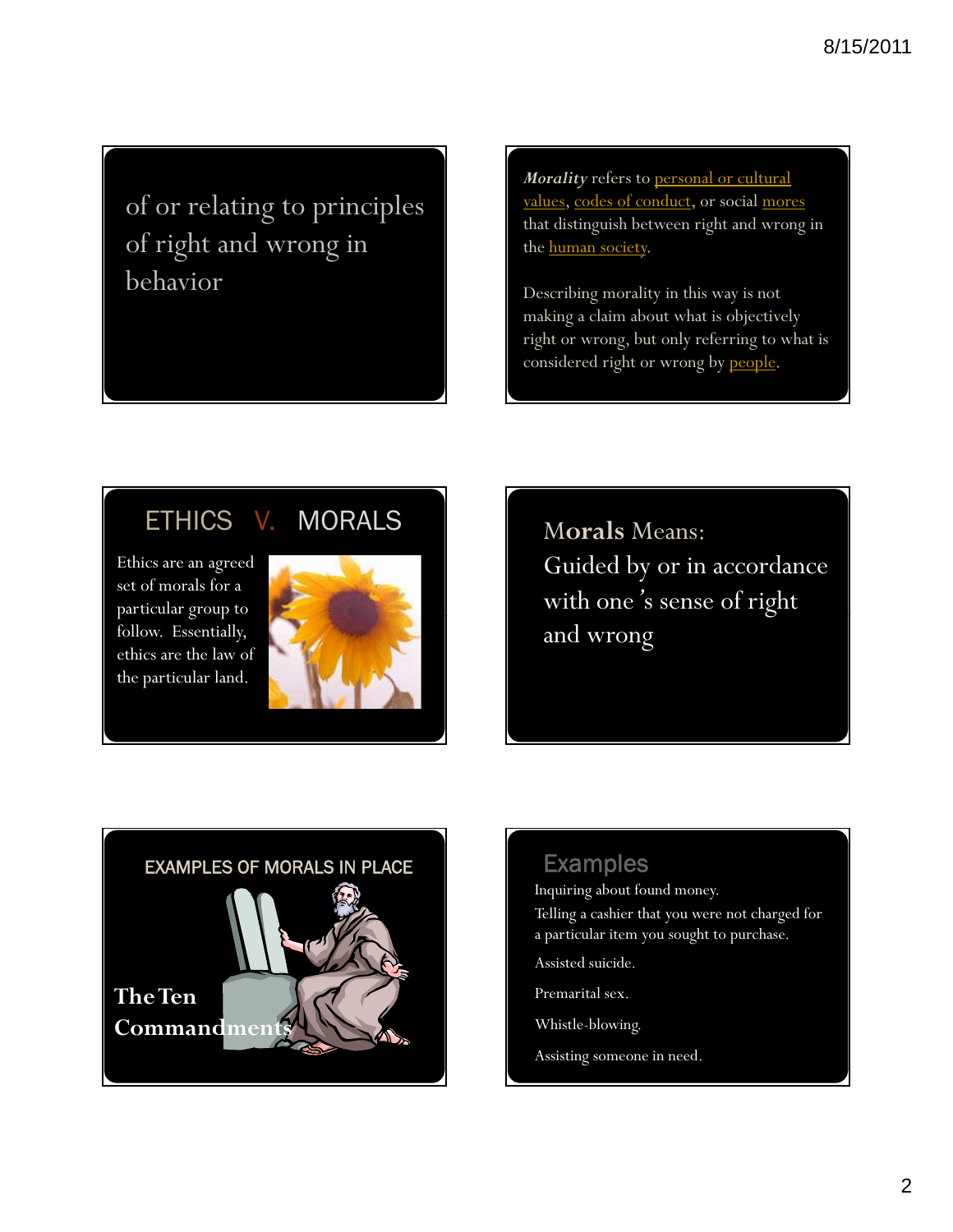# EXAMPLES OF ETHICS IN PLACE

Ethics encompass the agreed morals determined by individuals as rules for a particular group to function.



Texas A&M Aggies code of ethics:

"Aggies don't lie, cheat or steal, or tolerate anyone who does."



#### **Hippocratic Oath** (doctor's oath):

One of the oldest binding documents in history. The Oath written by **Hippocrates** is still held sacred by doctors.



The original text of the Hippocratic Oath is usually interpreted as one of the first statements of a moral of conduct to be used by physicians, assuming the respect for all human life, even unborn.

Standards Of Practice for Mediators promulgated by the Texas Association of Mediators (TAM) Mediation...

# ETHICS IN MEDIATION

Trainees must be able to support the effectiveness and credibility of the mediation process through making informed choices based on ethical principles.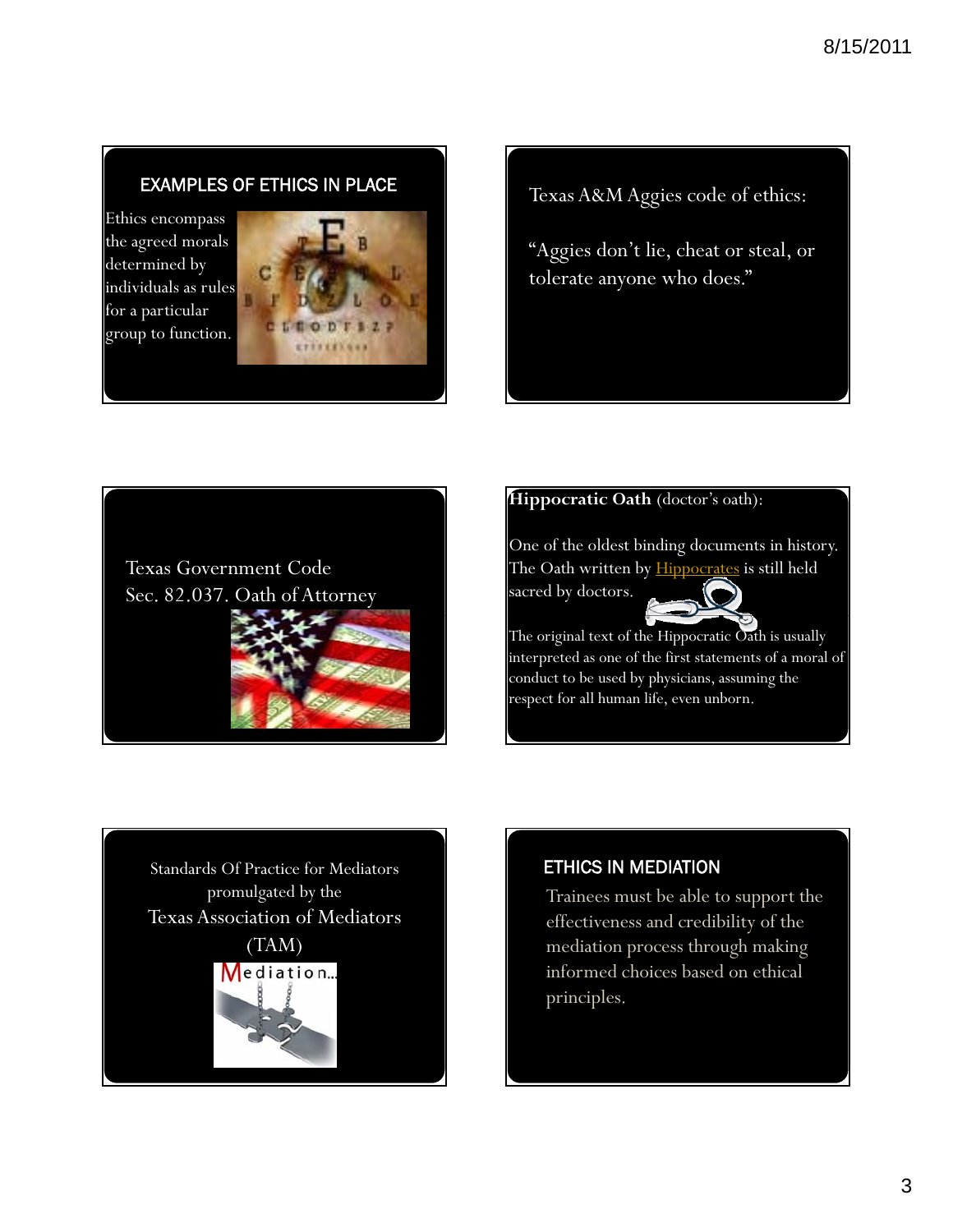Conflict of interest/appearance of impropriety; neutrality; impartiality; confidentiality; sample of standards recommended by dispute resolution professional organizations

Violence, substance abuse, child abuse & neglect, screening, reporting and legal issues; power imbalances; liability; misuse of process; protecting the process; awareness of various organizations' ethical guidelines and grievance processes.

# **Training**

A mediator shall acquire substantive knowledge and procedural skill in the mediation process, professional ethics, and in his or her specialized area of practice.

# Continuing Education

A mediator shall participate in continuing education and be personally responsible for ongoing professional growth. A mediator is encouraged to join with other mediators and members of related professions to promote mutual professional development.

# **CONCLUDING MEDIATION**

The mediator shall discuss with the participants the process for formalization and implementation of the agreement.

When the participants reach a partial agreement, the mediator shall discuss with them procedures available to resolve the remaining issues.

#### **Termination of Mediation**

The mediator shall inform the participants of their right to withdraw from mediation at any time and for any reason; however, the mediation can only be terminated by the parties or the mediator . If the mediator believes that the parties are unable or unwilling to participate meaningfully in the process or that a reasonable agreement is unlikely, the mediator may suspend or terminate mediation and should encourage the parties to seek appropriate professional help .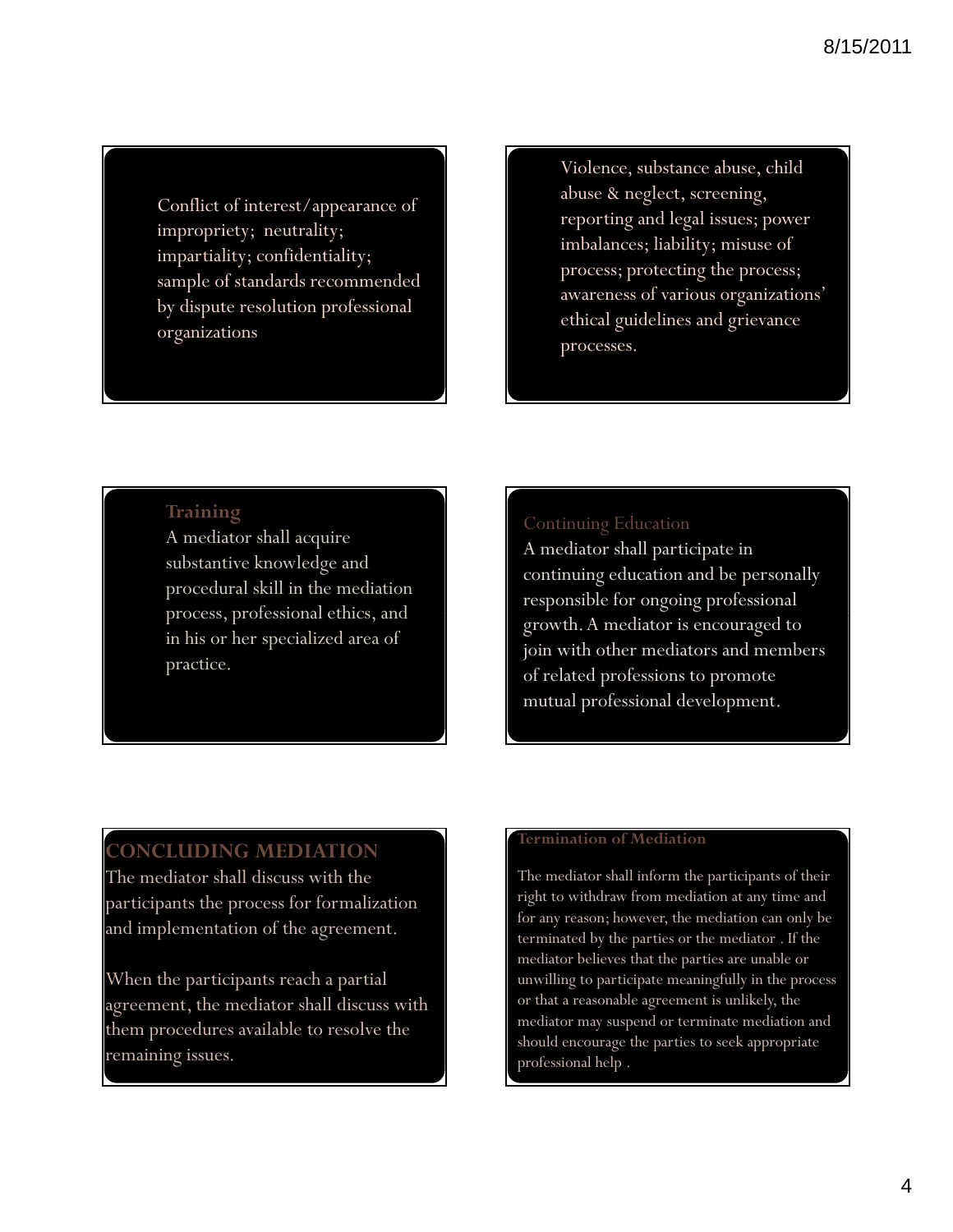### Termination *continued*

 If the parties are unable to reach an agreement within a reasonable time, the mediator should not prolong unproductive discussions that would result in emotional and monetary costs to the participants.



#### **Explanation of Fees**

The mediator shall explain the fees to be charged for mediation and any related costs and shall agree with the participants on how the fees will be shared and the manner of payment.

#### **Reasonable Fees**



When setting fees, the mediator shall ensure that they are explicit, fair, reasonable, and commensurate with the service to be performed. Unearned fees should be promptly returned.

#### **Contingent Fees**

It is inappropriate for a mediator to charge contingent fees or to base fees on the outcome of mediation.

#### **Referrals and Commissions**

No commissions, rebates, or similar forms of remuneration shall be given or received for referral of clients for mediation services.

A mediator shall make only accurate statements about the mediation process, its costs and benefits, and the mediator's qualifications. Mediation...

### Co-Mediation

 $\bullet$  In those situations where more than one mediator is participating in a particular case, each mediator has a responsibility to keep the others informed of developments essential to a cooperative effort.



# Relationships with Other Professionals

A mediator shall respect the complementary relationship and promote cooperation between mediators and other professionals.

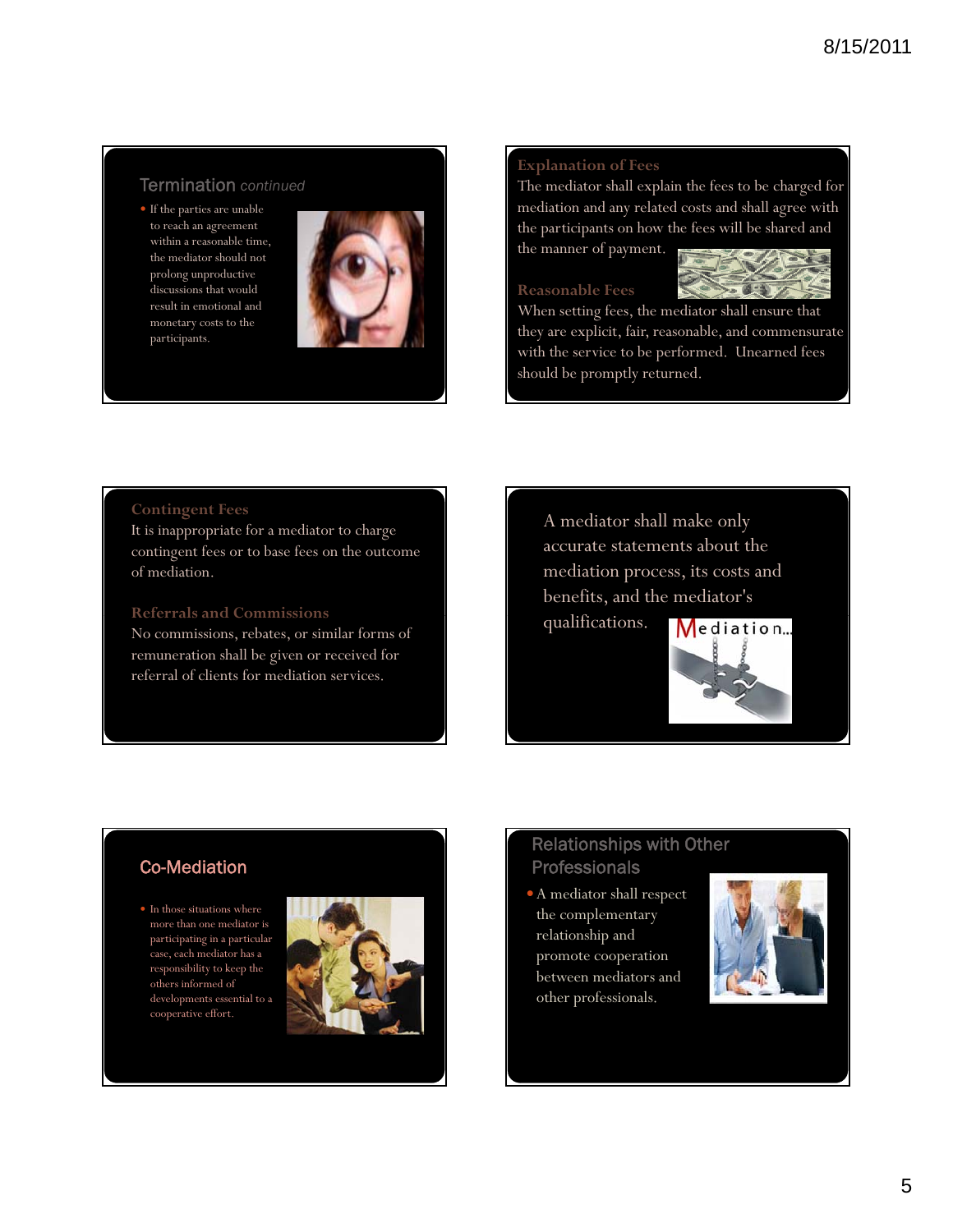Party autonomy is one of the guiding principles of mediation.

Supporting and encouraging the parties in a mediation to make their own decisions (both individually and collectively) about the resolution of the dispute, rather than imposing the ideas of the mediator or others, is fundamental to the process.

**Mediators are frequently asked by the parties: What would you do?** 

**What do you think is fair?**

**What do the courts usually do in cases of this kind?**

A mediator's job is to help the parties find their own answers – i.e., arrive at a resolution that meets their tests of fairness rather than the mediator's own.

Mediators should also prevent one party from dominating the other parties in the mediation in a manner that prevents them from being able to make their own decisions.

# Independent Advice and Information

• The mediator shall encourage and assist the parties to obtain independent expert information and advice when such information is needed to reach an informed agreement or to protect the rights of all parties.



# Providing information

A mediator shall give information only in those areas where qualified by training or experience.

# **Independent Legal Counsel**

When the mediation may affect legal rights or obligations, the mediator shall advise the parties to seek



independent legal counsel prior to resolving the issues and in conjunction with formalizing an agreement.